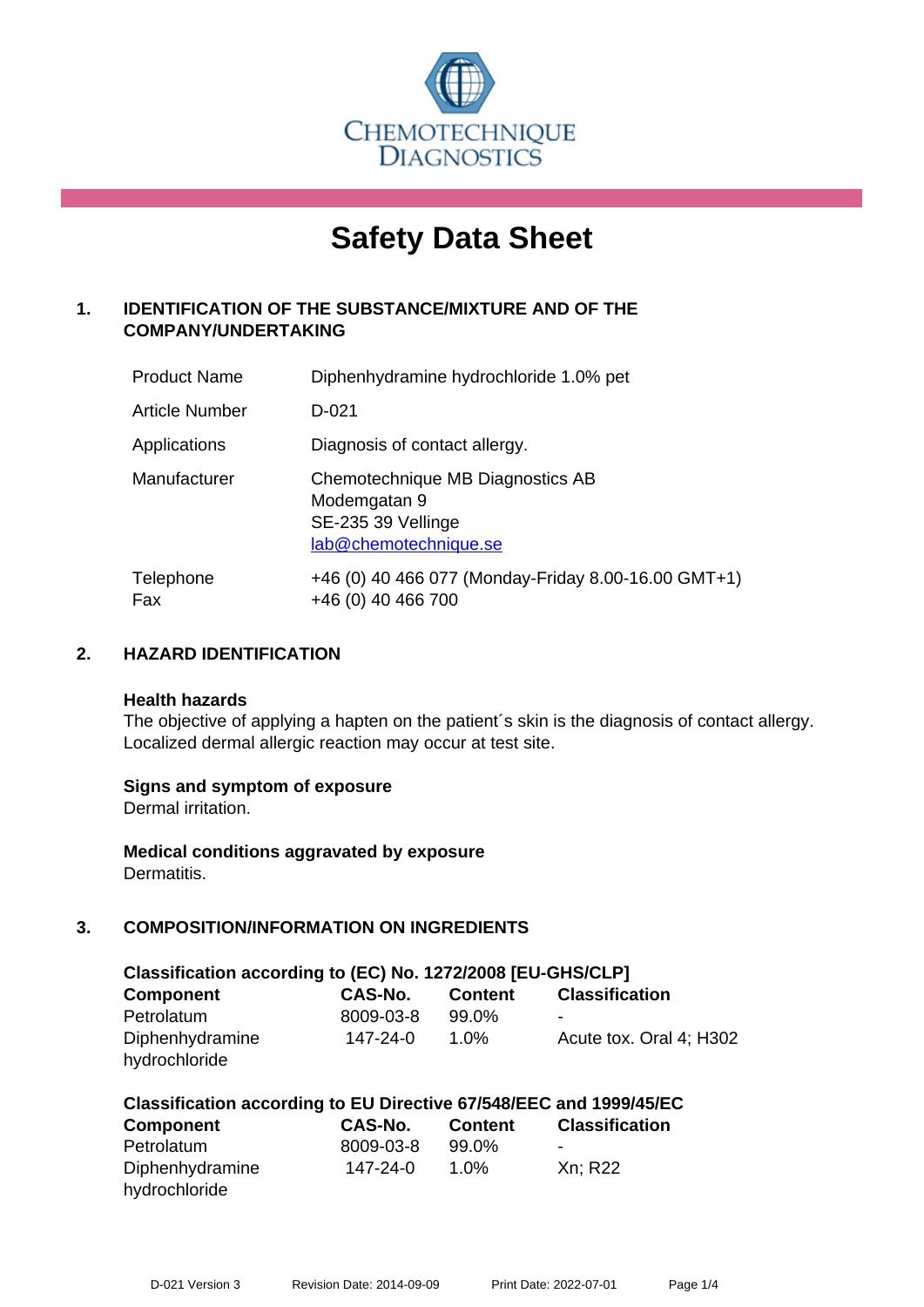## **4. FIRST AID MEASURES**

## **Emergency and first aid procedures**

Obtain medical attention.

# **5. FIRE-FIGHTING MEASURES\***

#### **Suitable extinguish media**

CO2, powder or water spray. Fight larger fires with water spray or alcohol resistant foam.

# **For safety reasons unsuitable extinguishing agents**

Water with full jet.

## **Special protective equipment for fire-fighters**

Wear self-contained respiratory protective device. Wear fully protective suit.

\*Data is shown for petrolatum only

## **6. ACCIDENTAL RELEASES MEASURES**

**Steps to be taken if material is released or spilled** Contain and place in a closed container.

# **7. HANDLING AND STORAGE**

**Precautions to be taken in handling and storage** Store dark at 5-8°C. Avoid extended exposure to light. FOR EXTERNAL USE ONLY.

# **8. EXPOSURE CONTROLS/PERSONAL PROTECTION**

**Respiratory protection** Not required.

**Ventilation** Local exhaust.

**Protective gloves** Disposal gloves.

#### **Eye protection** Not required with normal use.

## **Work/Hygienic practices**

Wash hands after each use.

## **9. PHYSICAL AND CHEMICAL PROPERTIES**

Odour **Odourless** 

Appearance Ivory White Semi-solid

Melting point\* 50-55° C Flash point\*  $>100^{\circ}$ C

Boiling point\* No data available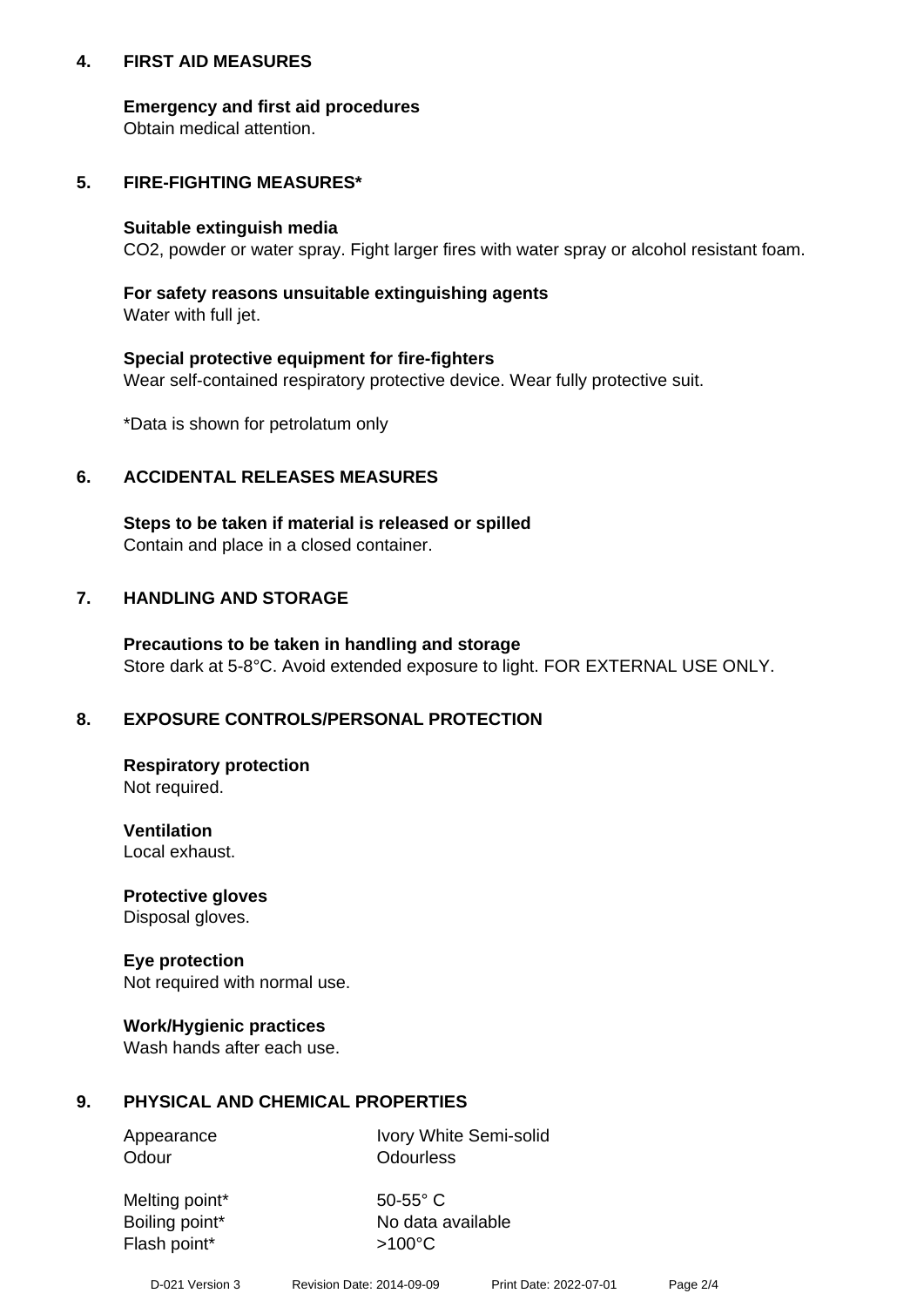Density\* No data available. Solubility in/Miscibility with Water\*

Self ignition\* Product does not self ignite. Danger of explosion\* Product does not present an explosion hazard. Insoluble

\*Data is shown for petrolatum only

# **10. STABILITY AND REACTIVITY**

#### **Incompability**

May react with strong oxidizing agents.

#### **Stability**

Stable at recommended storage conditions.

#### **Hazardous byproducts**

Combustion may generate CO, CO2 and other oxides.

**Hazardous polymerization**

Will not occur.

## **11. TOXICOLOGICAL INFORMATION**

No data available.

#### **12. ECOLOGICAL INFORMATION**

No data available.

## **13. DISPOSAL CONSIDERATIONS**

#### **Waste disposal method**

Comply with federal, state/provincial and local regulation.

#### **14. TRANSPORT INFORMATION**

Not dangerous goods.

## **15. REGULATORY INFORMATION**

The classification is according to the latest editions of the EU lists, and extended by company and literature data.

#### **16. OTHER INFORMATION**

#### **Text of H-statements and R-phrases mentioned in Section 3**

| Acute tox. Oral 4 |                           | Acute toxicity, Oral (Category 4) |          |  |
|-------------------|---------------------------|-----------------------------------|----------|--|
| H <sub>302</sub>  |                           | Harmful if swallowed              |          |  |
| Xn                |                           | Harmful                           |          |  |
| R <sub>22</sub>   |                           | Harmful if swallowed              |          |  |
| D-021 Version 3   | Revision Date: 2014-09-09 | Print Date: 2022-07-01            | Page 3/4 |  |